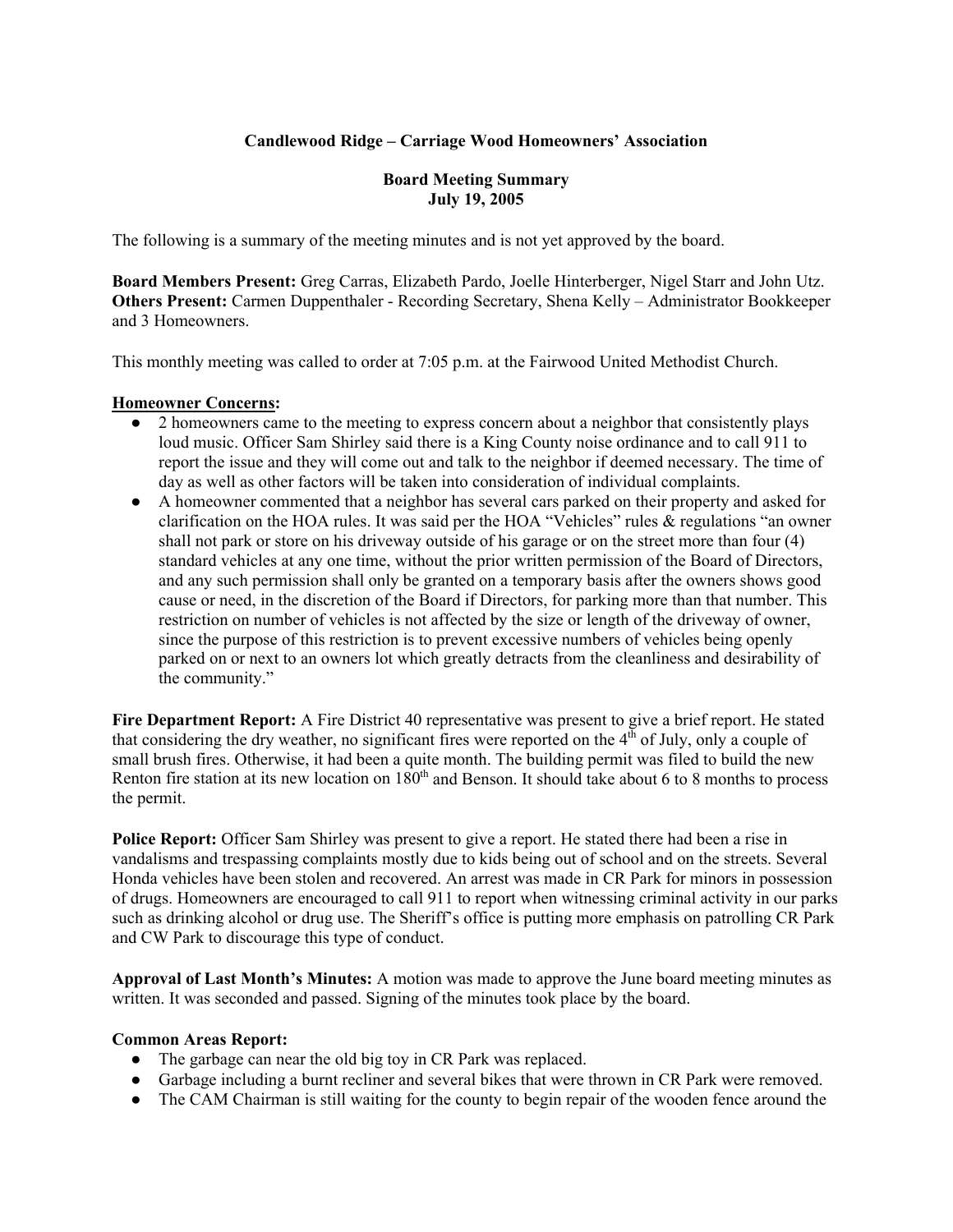retention pond in Carriage Wood.

- Canber, our maintenance contractor, was asked to delay turning on the water in our common areas until notified by the HOA to conserve water and keep costs down. They also discussed delaying the removal of the old big toy in CR Park until after school starts this fall.
- After talking with Canber about cleaning up the four main entrance signs, it was determined that hiring local youth to do the job made the most sense. Seeking help from one of the local youth organizations, which provide volunteer services to help the community, is also a possibility.

**Architectural Report:** The ACC Chairman presented a year-to-date ACC report for review. In July a total of 13 applications were received and approved as follows:

3 Paint, 1 Mailbox Stand Replacement, 3 Roofs, 1 Deck, 1 Sidewalk, 1 Play Structure, 1 Fence, and 1 Landscaping Arbor. 1 Driveway and Fence addition for RV parking is pending approval.

The ACC approval process was discussed. Due to the busy time of year, 2 board members have offered to assist the ACC Chairman to expedite the process and provide a quicker homeowner response to new ACC applications.

**Complaints Negotiations Report:** The Complaint Negotiation Chairperson presented the HOA complaints report to the board. Currently there are 5 new complaints, 12 pending complaints and 9 have been closed. A discussion of some of the complaints on the list took place.

All complaints must be received in writing and signed by the author. Your name, address and phone number must be included on the written complaint so that the HOA may notify you that the issue is being addressed. You may then mail your complaint to the HOA address at P.O. Box 58397, Renton, WA, 98058. Complaints are kept confidential and you will remain anonymous.

**Treasurer's Report:** The June budget comparison report was presented and briefly discussed. Just the normal expenses had occurred. A discussion took place regarding a few delinquent homeowner accounts that are being sent to our collection agency.

## **Committee Reports:**

# **Capital Improvement Committee –**

- The Chairman talked to King County DDES on 6/28/05 and indicated they had agreed the HOA could repair the wooden bridge in CR Park using a grading permit. They said they would write a letter for the HOA, indicating the same, and send it out by the end of the week. They agreed to do it this way since this was essentially a maintenance project.
- Talks continued with Clements Construction on alternate railings systems for the bridge repairs. The power-coated aluminum one proposed by the architect was very costly. A power coated steel design would cost less than half what the aluminum one costs. The steel design is considered the most cost effective alternative and is the design of choice. The architect agreed with the design change.
- At last month's meeting it was agreed the removal of the old big toy in CR Park would not occur until after school started in the fall. The merry-go-round and gravel area will remain until a decision on a new big toy can be made and additional discussions can be had with the City of Seattle on the cost of the permit for the pipeline right-of-way.

## **Rules & Regulations Subcommittee -**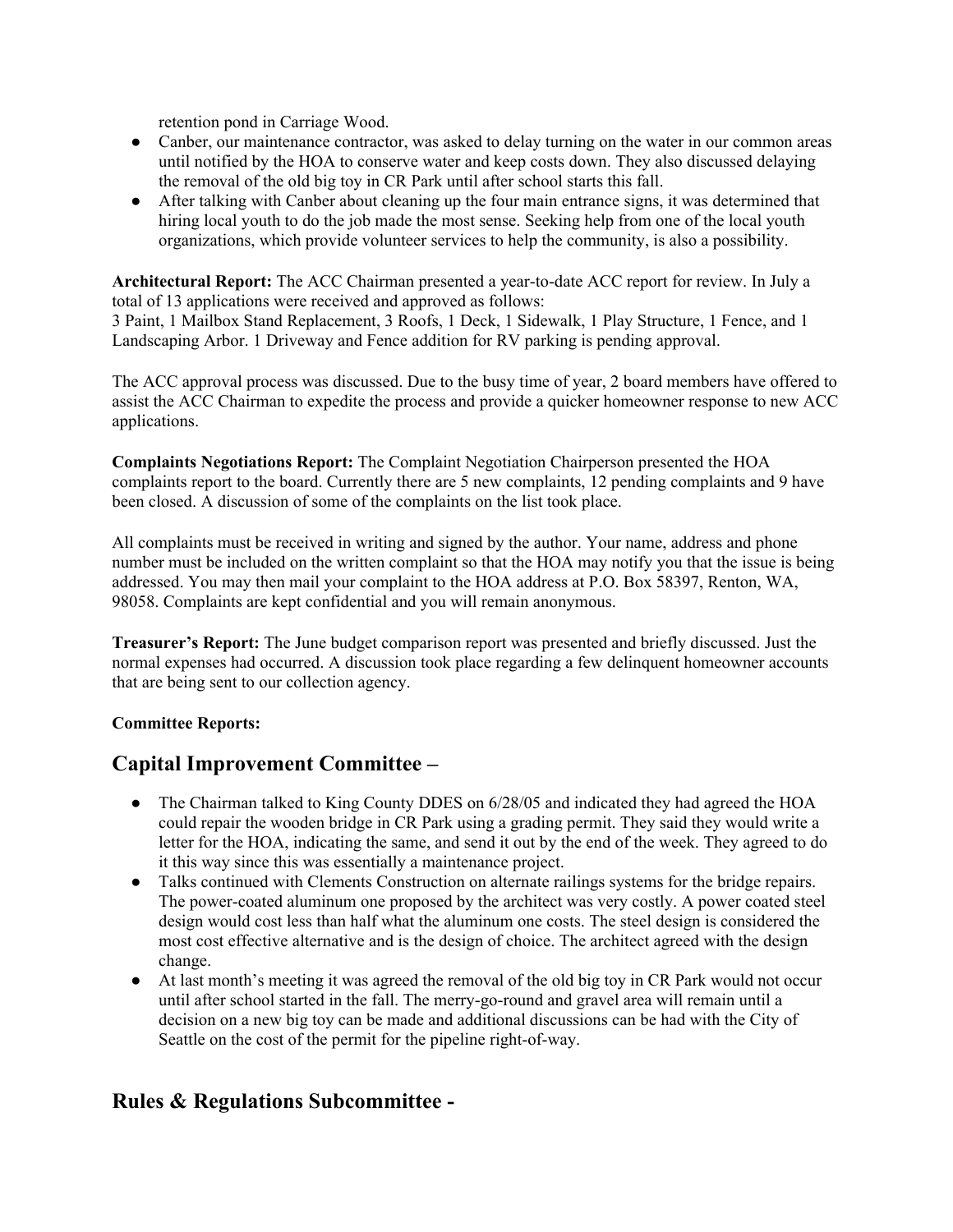- A mailing was sent out to all homeowner containing the proposed new rules and regulations entitled "Architectural Control". Three homeowner comments were received by the July  $15<sup>th</sup>$ homeowner review and input period deadline date. They will be reviewed and taken into consideration by the board.
- A discussion took place on the possible need to add play structures to the new ACC rules. It appears the HOA currently does not have a policy with regard to placement and size of play sets individual homeowners may place in their backyards. Although, homeowners must still submit for approval prior to installation of a play structure on their property and will be considered on a caseby-case basis.
- A discussion took place regarding park usage and the need for establishing a park usage policy. The Rules and Regulations subcommittee will be working on a draft copy in the coming weeks.

**The Welcoming Committee** – 10 Welcome Packets were delivered to new homeowners on July  $18<sup>th</sup>$ . 6 were in Carriage Wood and 4 in Candlewood Ridge. If you are new to the neighborhood and would like an HOA information packet, call the HOA phone number at (425) 227-4227 and leave a voice message for Carmen to return your call.

**Block Watch Committee** – If you are interested in resurrecting this important committee please contact the HOA. Volunteers for block watch captains are needed. (425) 227-4227. You can also call the King County Sheriff's Office Fairwood Storefront at (206) 296-3846 to get information on setting up a Block Watch Program.

**Special Topics:** Web and Email address: Email - crcwhoa@hotmail.com Web - www.geocities.com/crcwhoa

A motion was made to adjourn the meeting at 9:06 p.m.

#### **Next Board Meetings:**

August 16, 2005 September 20, 2005 October 18, 2005 Meetings are held at **7:00 p.m.** at the Fairwood United Methodist Church. All Homeowners are welcome to attend. (425) 227-4227

# **Candlewood Ridge / Carriage Wood Announcements & Reminders**

When visiting our parks, please PUT LITTER IN ITS PLACE. Garbage cans are located throughout our parks as well as Mutt Mitts for your convenience. If you go to the park to brush your pet, please be considerate by picking up your pet hair and disposing of it in the garbage can. We want our parks to be a pleasant place for everyone. Thank you!

As a reminder, when parking on our neighborhood streets, please be sure not to have any of your vehicles tires on the sidewalk. Cars parked up on the sidewalk become a public safety issue to pedestrians and violators can be cited \$50 by the police.